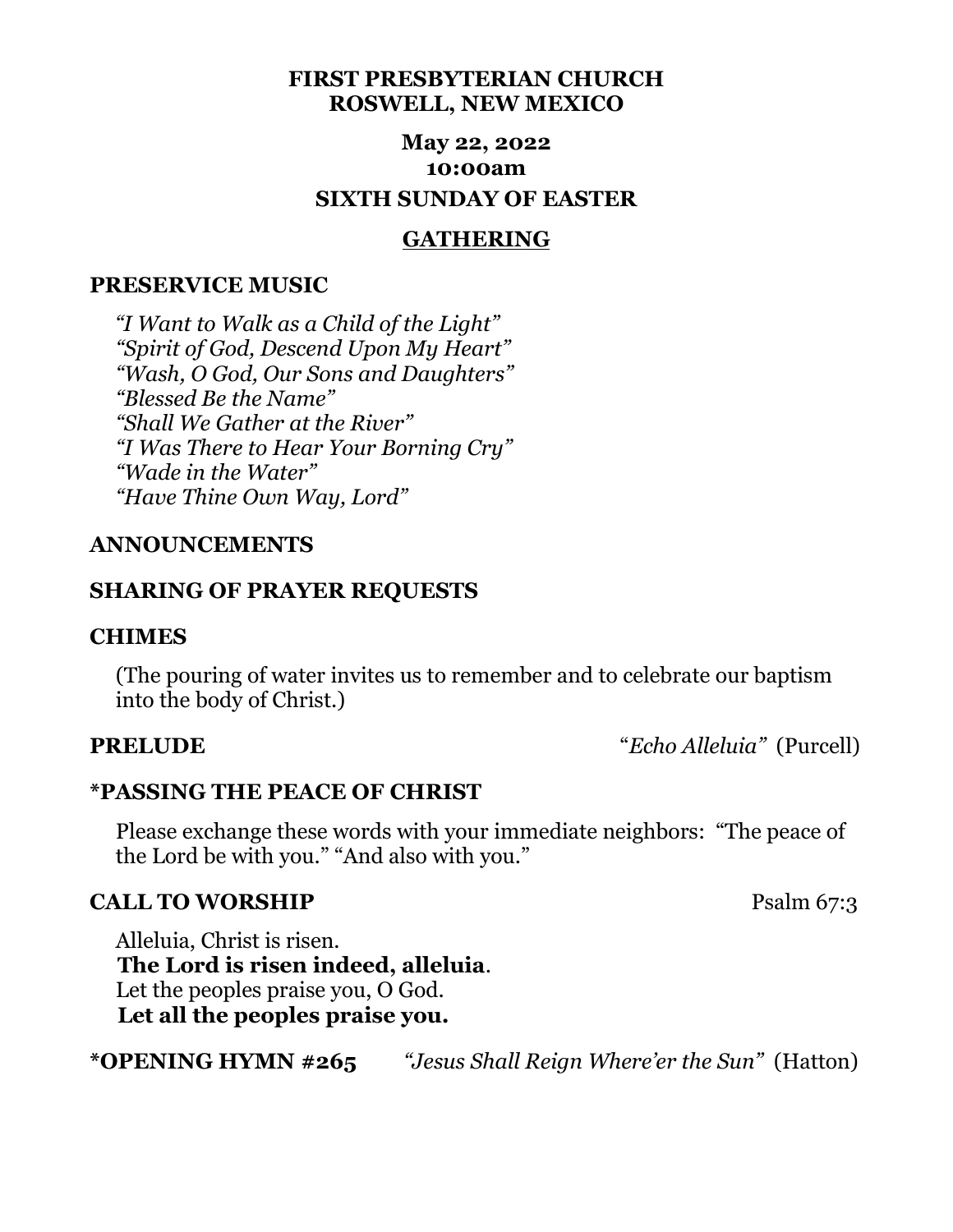# **\*PRAYER OF ADORATION**

 Astonishing God, you give us a vision of the heavenly city, the new Jerusalem, your home among mortals on earth. All people and nations will stream to your city where they will find nourishment, healing, and peace. Even now your blessing shines upon all the earth to help us see a larger vision of your loving care for all creation. And so, you call us to move beyond our comfortable circles, and into unfamiliar places, as we seek to share your dream of a world made new in Christ. **Amen.**

## **CALL TO CONFESSION**

 Do not let your hearts be troubled, but confess your sins and God will give you peace.

## **PRAYER OF CONFESSION**

 **Loving God, we confess that we are an anxious people who deny your blessing and fail to keep your word. Forgive us, we pray, for these and all our sins, that we might live in peace and reflect your love in the world; through Jesus Christ we pray. Amen.**

### **ASSURANCE OF PARDON**

 Let your hearts be still, for God loves you and forgives all your wrongdoing. Beloved, receive the peace of Christ.

In Jesus Christ we are forgiven.  **Thanks be to God.**

**\*GLORIA PATRI #581** *"Glory Be to the Father"* (Greatorex)

# **THE WORD**

### **PRAYER FOR ILLUMINATION**

 Living God, you sent your apostle to preach the gospel to women gathered by a river, in a secluded place of prayer. There a businesswoman named Lydia was led by the Spirit to hear your word as truth. You opened her heart in love, and she opened her home for the spreading of the gospel. By the power of your Holy Spirit, fling wide the doors of our hearts this day as we hear your word of life, that we too may open our lives to serve your world in love. In Jesus' name we pray. **Amen.**

## **READING FROM THE BOOK OF PSALMS** Psalm 67

The Word of the Lord. **Thanks be to God!**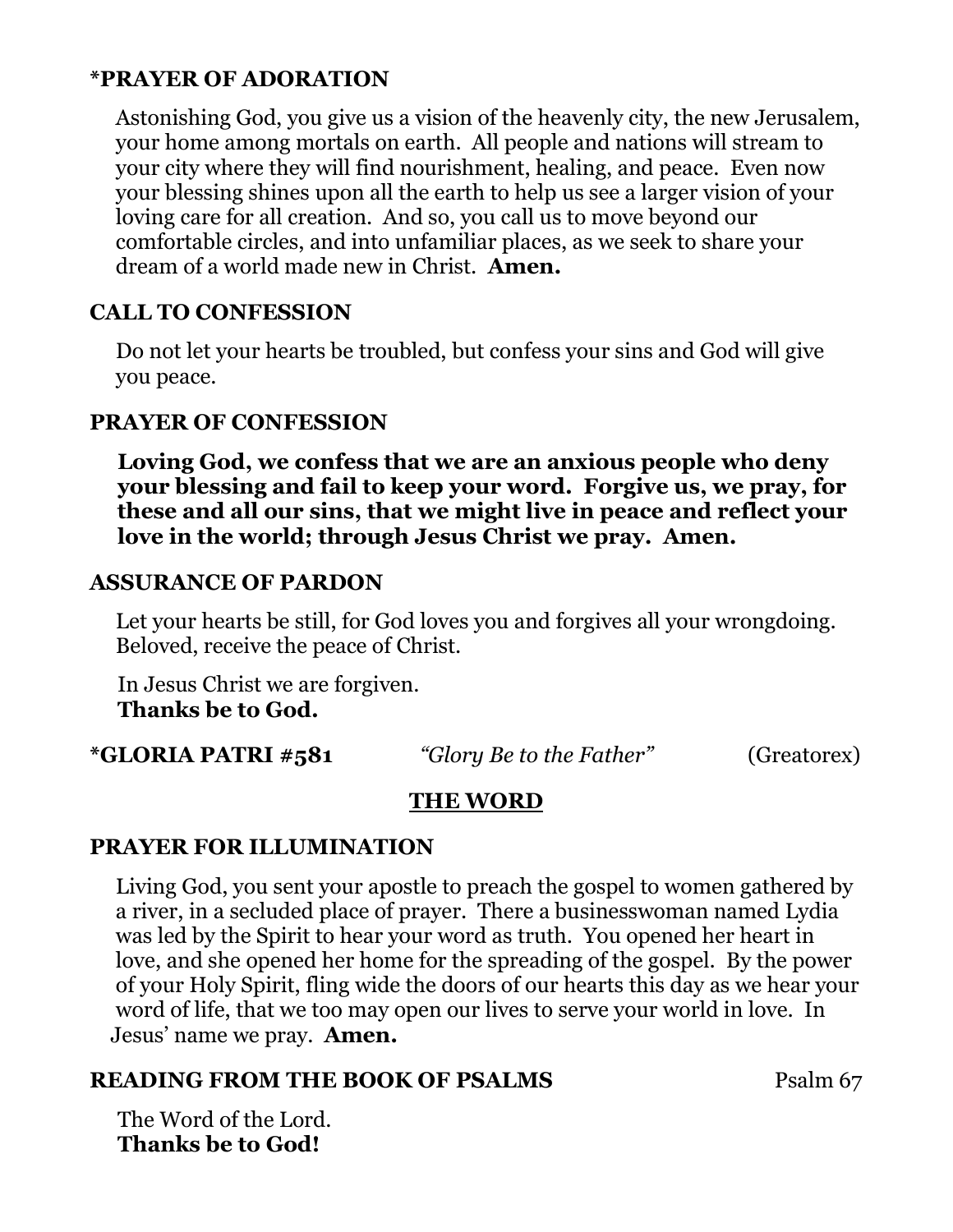### **READING FROM THE BOOK OF REVELATION**

Revelation 21:10; 21:22–22:5

The Word of the Lord. **Thanks be to God!**

## **READING FROM THE NEW TESTAMENT** Acts 16:9-15

The Word of the Lord. **Thanks be to God!**

**QUARTET** *"Randy's Hymn"* (music by Debenport) (text by Randy Nolen) (Fred Bennett, Mary Hubbard, Wendy Lunsford, Randy Nolen)

# *"Randy's Hymn"*

- 1. See the holes in my hands where nails pierced them. Place your hand in the wound in my side. Understand the Good News of the Gospel: Understand 'twas for you that I died.
- 2. See the stone where it lies now discarded. See the tomb bare, the folded grave clothes; Understand the Good News of the Gospel: Understand 'twas for you that I rose.
- 3. Tend the naked, the hungry, the dying. Work for peace. Call your enemy, friend. Understand the command that I leave you. Understand it is you that I send.
- 4. Deny self, take your cross and come after. Preach Good News to each nation and race. Whom I lead, I enable to follow. Whom I call, I uphold with my grace.

(Please stand for the reading of the Gospels if you are able) **\*READING FROM THE GOSPELS** John 14:23–29

The Word of the Lord. **Thanks be to God!**

## **SERMON**

**\*HYMN #321** *"The Church's One Foundation"* (Wesley)

**\*AFFIRMATION OF FAITH** 1 Cor. 15:1-6; Mark 16:1-9; Matt. 16:16; Rev. 22:13; John 20:28

 **This is the good news which we have received, in which we stand, and by which we are saved if we hold it fast: that Christ Jesus died for our sins according to the scriptures, that he was buried, that he was raised on the third day, and that he appeared first to the women, then to Peter, and to the Twelve, and then to many faithful witnesses. We believe that Jesus is the Christ, the Son of the living God. Jesus Christ is the first and the last, the beginning and the end; he is our Lord and our God. Amen.**